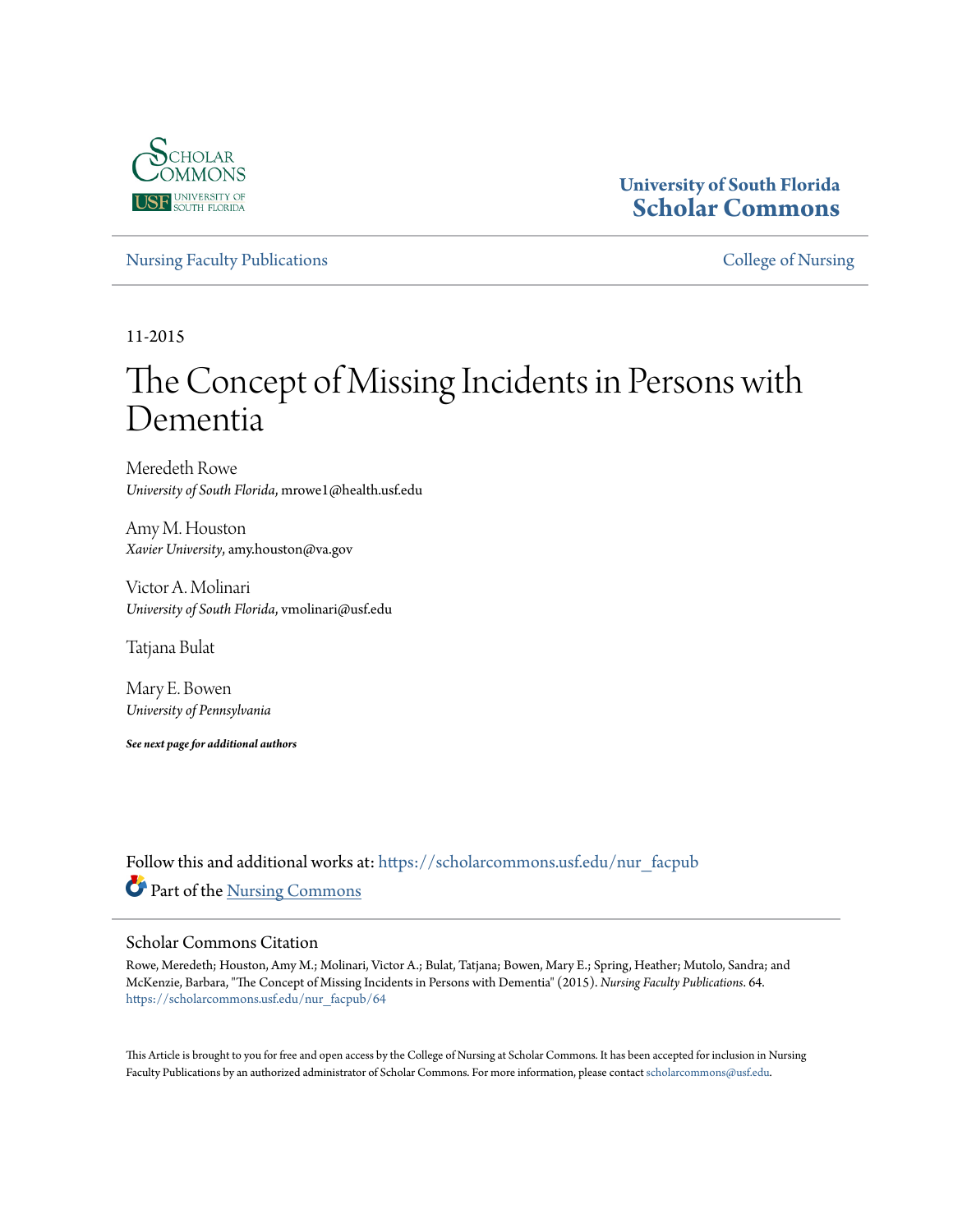#### **Authors**

Meredeth Rowe, Amy M. Houston, Victor A. Molinari, Tatjana Bulat, Mary E. Bowen, Heather Spring, Sandra Mutolo, and Barbara McKenzie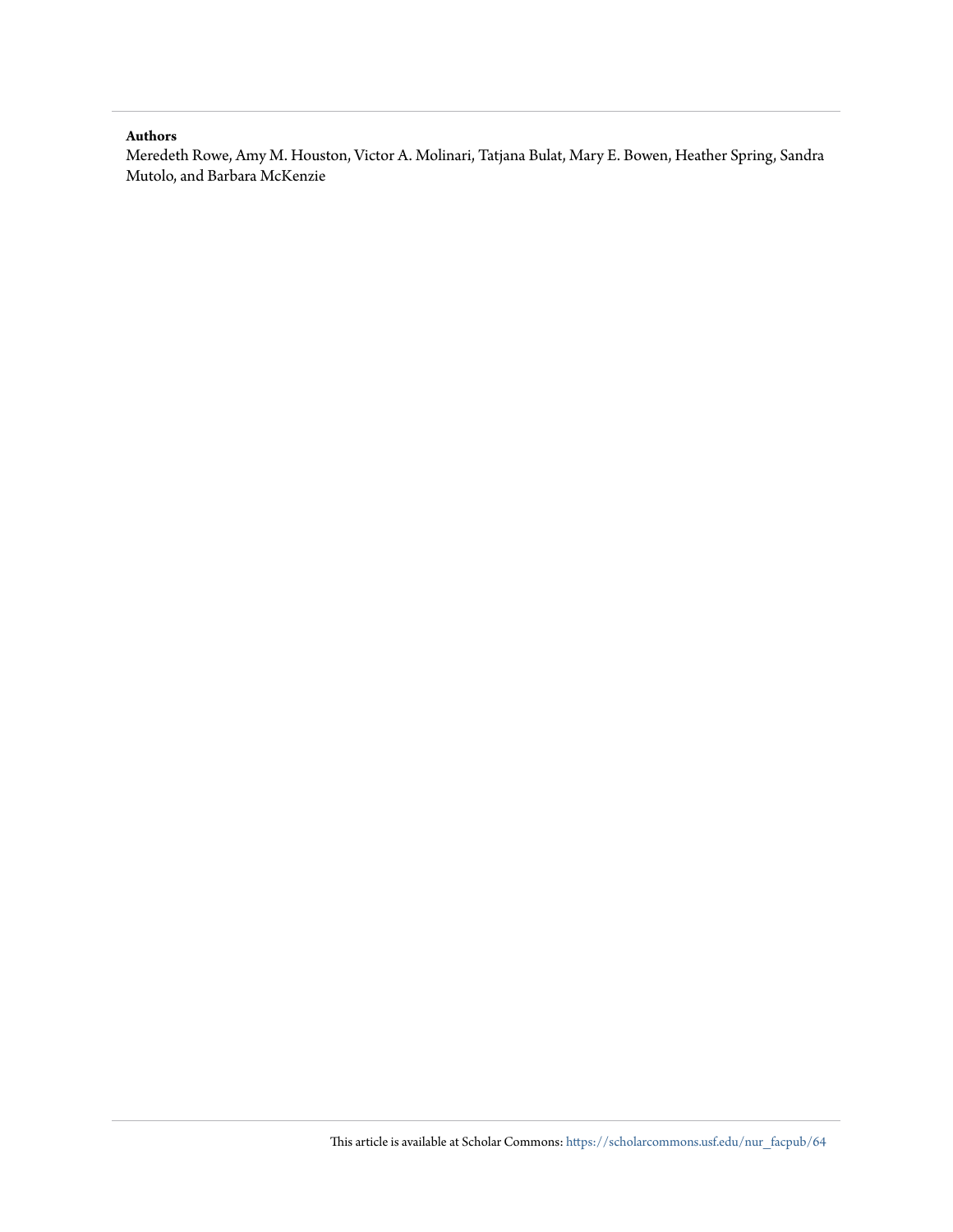

*Opinion* 

# **The Concept of Missing Incidents in Persons with Dementia**

# **Meredeth Rowe 1,\*, Amy Houston 2, Victor Molinari 3, Tatjana Bulat 4, Mary Elizabeth Bowen 5, Heather Spring 1 , Sandra Mutolo 4 and Barbara McKenzie 4**

- 1 College of Nursing, University of South Florida, 12901 Bruce B. Downs Blvd., Tampa, FL 33612, USA; E-Mail: prayerstudy@gmail.com
- <sup>2</sup> Department of Psychology, Xavier University, Cincinnati, OH 45206, USA; E-Mail: Houstona1@xavier.edu
- 3 School of Aging Studies, College of Behavioral and Community Sciences, University of South Florida, 13301 Bruce B. Downs Blvd., Tampa, FL 33612-3899, USA; E-Mail: vmolinari@usf.edu
- <sup>4</sup> VISN 8 Patient Safety Center of Inquiry, James A. Haley Veterans Hospital, 8900 Grand Oak Circle, Tampa, FL 33637, USA; E-Mails: Tatjana.Bulat@va.gov (T.B.); Sandra.mutolo@va.gov (S.M.); Barbara.McKenzie@va.gov (B.M.)
- 5 Department of Health, 315 Sturzebecker Health Sciences Center, West Chester University of Pennsylvania, West Chester, PA 19383, USA; E-Mail: mbowen@wcupa.edu
- **\*** Author to whom correspondence should be addressed; E-Mail: mrowe1@health.usf.edu; Tel.: +1-813-396-9072; Fax: +1-813-974-7903.

Academic Editors: Tracey L. Yap and Melissa Batchelor-Murphy

*Received: 26 June 2015 / Accepted: 16 October 2015 / Published: 10 November 2015* 

**Abstract:** Behavioral symptoms of dementia often present the greatest challenge for informal caregivers. One behavior, that is a constant concern for caregivers, is the person with dementia leaving a designated area such that their whereabouts become unknown to the caregiver or a missing incident. Based on an extensive literature review and published findings of their own research, members of the International Consortium on Wandering and Missing Incidents constructed a preliminary missing incidents model. Examining the evidence base, specific factors within each category of the model were further described, reviewed and modified until consensus was reached regarding the final model. The model begins to explain in particular the variety of antecedents that are related to missing incidents. The model presented in this paper is designed to be heuristic and may be used to stimulate discussion and the development of effective preventative and response strategies for missing incidents among persons with dementia.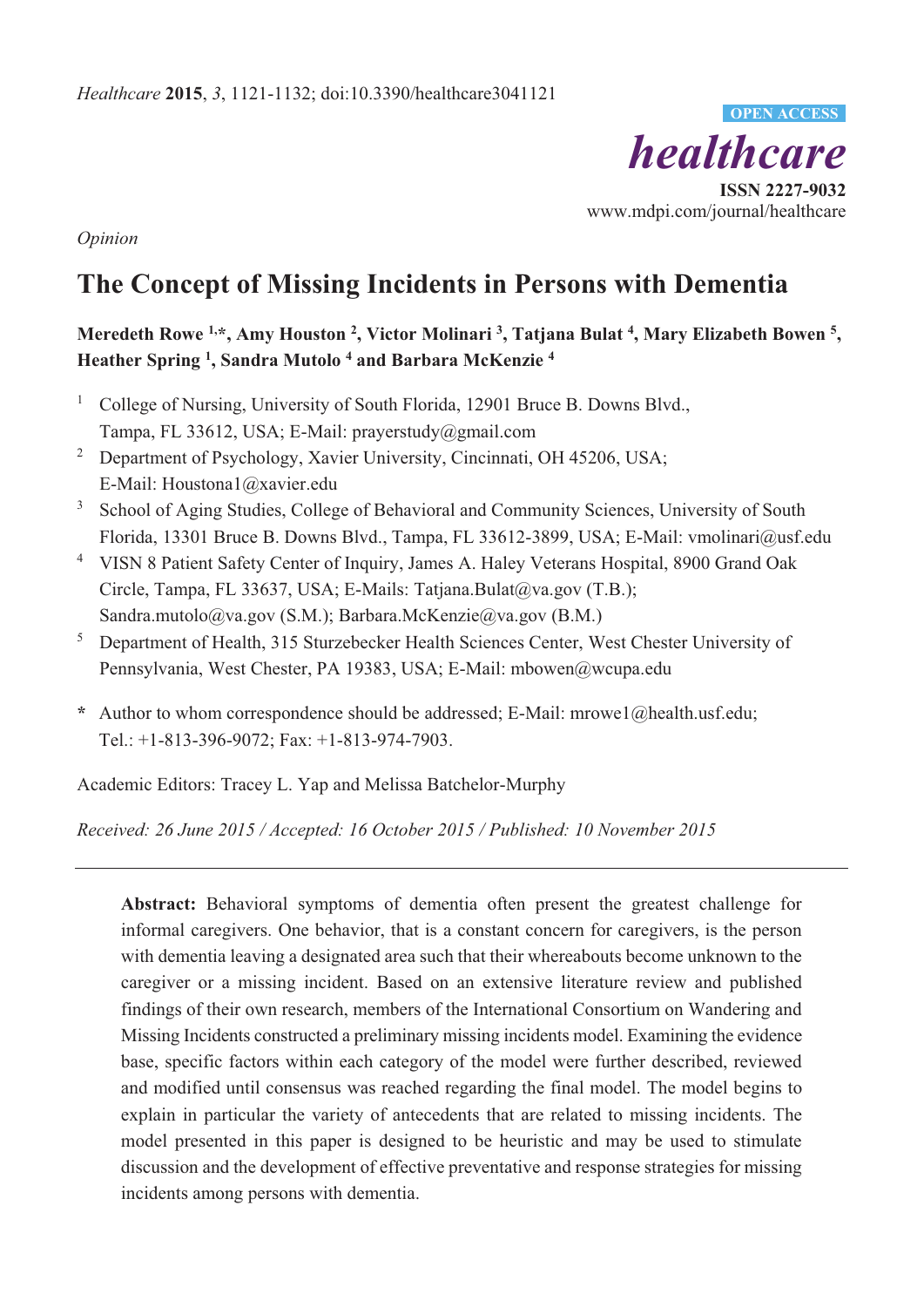**Keywords:** dementia; missing; wandering; lost; behavioral symptoms of dementia

#### **1. Introduction**

A missing incident for a person with dementia (PWD) is defined as an instance in which the PWD's whereabouts are unknown to the caregiver and the individual is not in an expected location [1]. Previously, these incidents had been referred to as "wandering", but over the past decade, a significant body of research conducted on both wandering and missing incidents suggests that these are conceptually distinct behavioral symptoms associated with dementia. Wandering has been defined as:

syndrome of dementia-related locomotion behaviour having a frequent, repetitive, temporally-disordered and/or spatially-disoriented nature that is manifested in lapping, random and/or pacing patterns, some of which are associated with eloping, eloping attempts or getting lost unless accompanied [2].



**Figure 1.** Missing Incident Conceptual Model.

In proposing a distinct definition for missing incidents, Rowe *et al*. (2011) [1] found that a missing incident differs from wandering behavior in terms of frequency (singular or isolated *vs*. regularly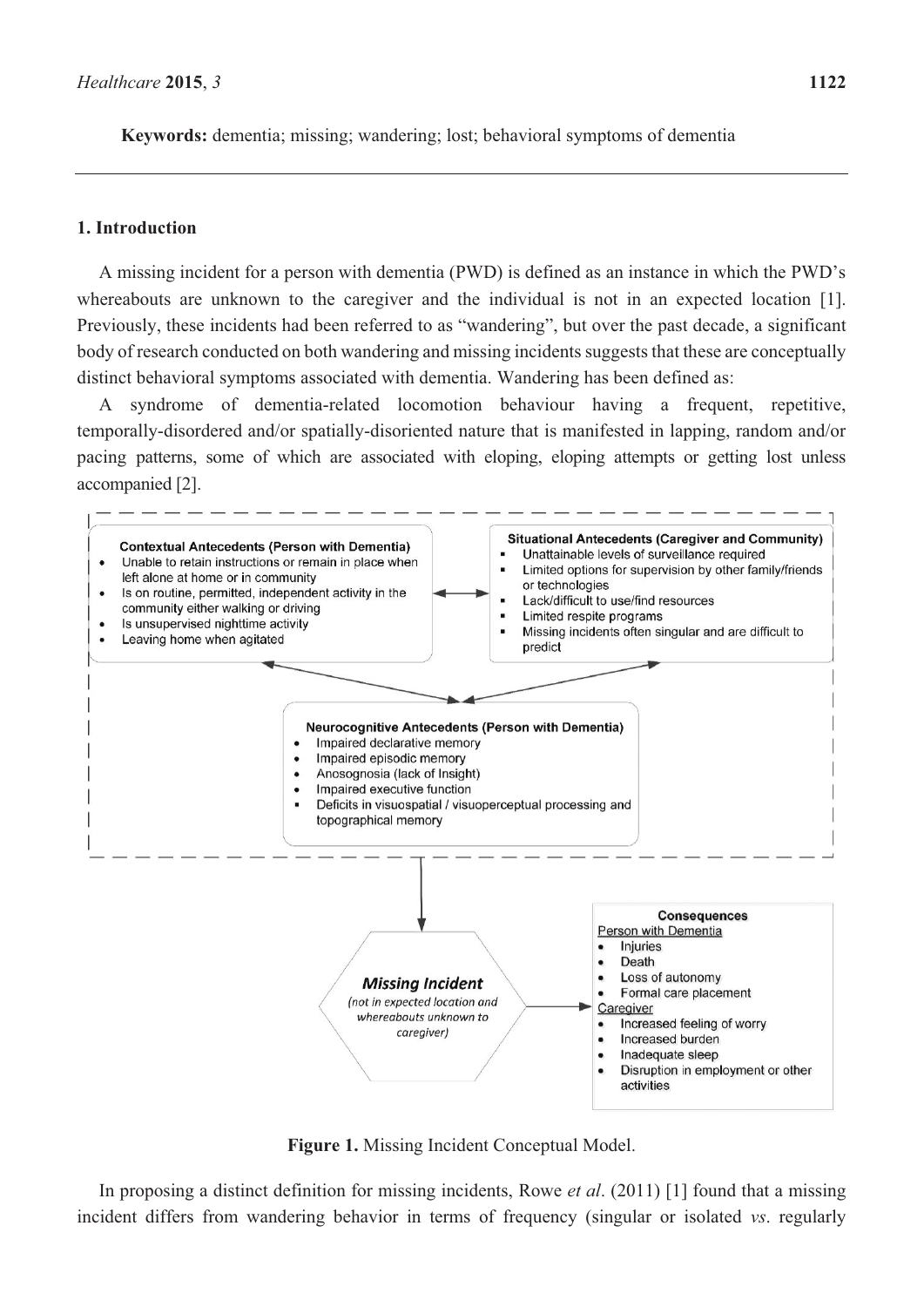repeated activity, respectively), timing (unpredictable *vs*. occurring within predictable time frames), and nature (occurring within normally conducted activities *vs*. being temporally and spatially-disoriented.

Bringing clarity and definition to the concept of missing incidents is critical because it is likely that the majority of persons with dementia (PsWD) will have at least one missing incident during the course of their disease [3]. One longitudinal study reported the incidence for Veterans with dementia to be 0.46 incidents/year [4]. Although injuries and death are surprisingly rare [5], missing incidents have other consequences including earlier institutional placement for the PWD [6], high stress and increased vigilance for the caregiver and an increase in law enforcement and search resources for the community [4,7,8]. The purpose of this paper is to propose a unique conceptual model (see Figure 1) to stimulate discussion and future research to fully develop this concept and target interventions to prevent missing incidents or strategies to more effectively find the lost individual.

#### **2. Methodology**

The need for a distinct conceptual model of missing incidents involving PsWD was mandated by an expert panel of the International Consortium on Wandering and Missing Incidents, a multi-disciplinary association of experts on issues related to wandering and related concepts. During the ten years of its existence, members have remained current on these topics, conducted original research and published a number of articles on both wandering and missing incidents. From our combined research and experience, we became increasingly convinced that "wandering" and "missing incidents" were two distinct concepts, although we acknowledged that the former could sometimes lead to the latter. Therefore, we conducted an extensive literature review to identify applicable studies on the missing incidents and related topics. This search was conducted on the Medline and PsychInfo databases using combinations of the terms "missing/lost/wandering/elopement" with "Alzheimer's disease/dementia cognitively-impaired". Data-based articles were printed and used if the study focused on community-dwelling persons with dementia who were missing or found in the community, or caregivers were surveyed on the issue of missing incidents in their care recipient. The available literature was somewhat limited so all available articles were used in team discussions to formulate this provisional model.

Information from these studies and our own work was summarized by assigned team members and then reviewed and modified by all the other team members until a consensus on the model was reached. This model is considered a work in progress, and is intended to stimulate discussion and define needs of future research. The authors hope to guide the thinking about factors leading to and consequence of a missing incident, and believe that the model will prove heuristic in stimulating more research across the different domains of missing incidents.

#### **3. Results and Discussion**

#### *3*.*1*. *Antecedents*

In order for a missing incident to occur, we hypothesize that there is interplay among contextual, situational and neurocognitive antecedents that leads to the PWD leaving a safe situation and then going missing. The importance of each of these factors in preceding or facilitating a missing incident is discussed below.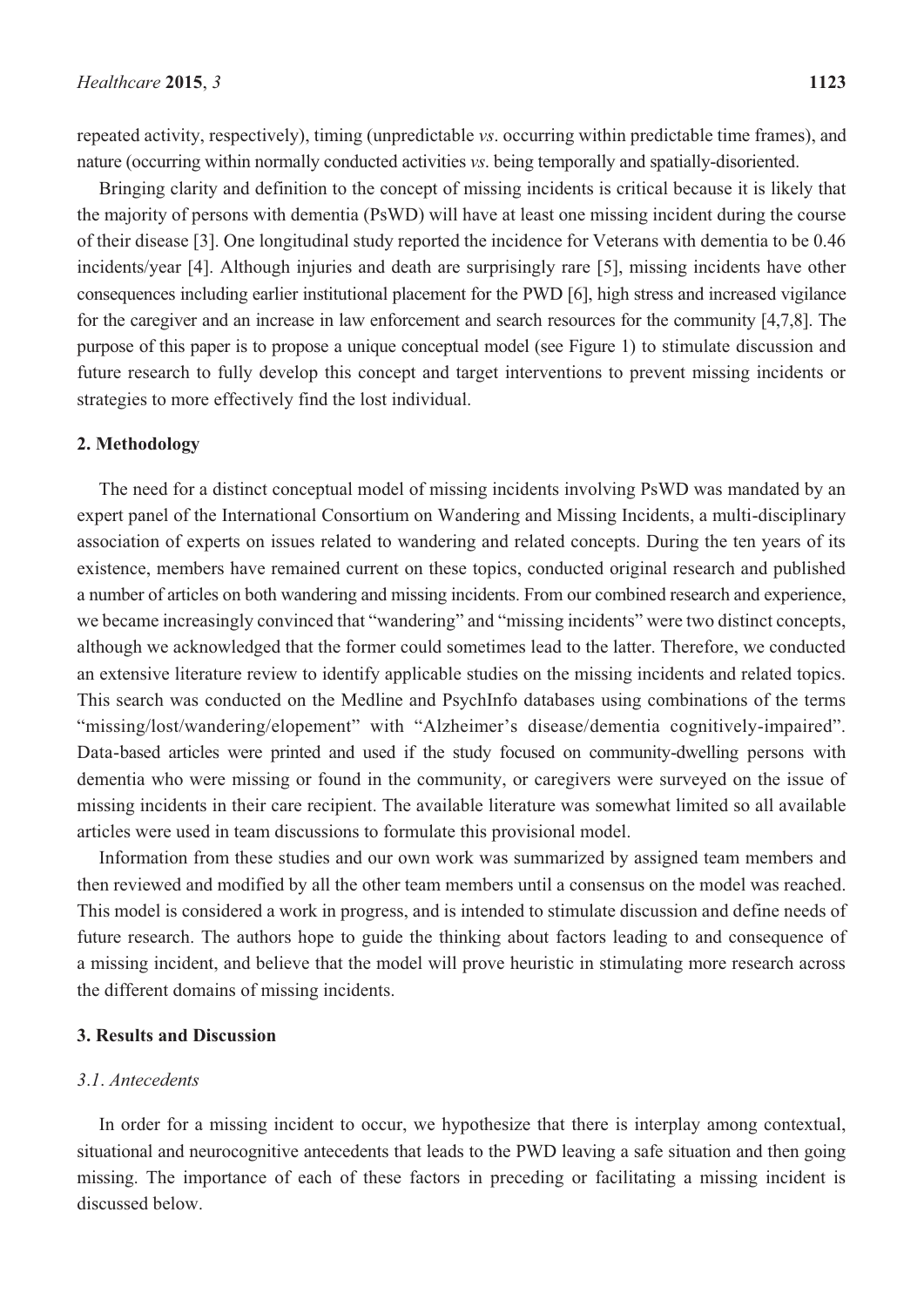#### 3.1.1. Contextual Antecedents

From a series of studies conducted by Consortium researchers, and from the literature review, there are a number of contextual antecedents that immediately precede the movement of the PWD from a safe setting to an unknown location. Researchers in an early study investigating this phenomenon categorized the circumstances as: being on a normal outing without returning, getting separated from the caregiver while in the community, and leaving the home when agitated [9]. These categories were further refined through a series of studies, and an inclusive set of circumstances was confirmed in the latest study [1]. The most crucial characteristic of all the contextual antecedents is a gap in supervision of the PWD [1,4,9–11].

The most common context in which this gap occurs is when the PWD is intentionally left alone and instructed to remain in a given place until the caregiver returns. This gap occurs when the dyad is together at home or in the community. Common examples include being left in one part of the home while the caregiver is occupied elsewhere or being left at the front of a store whilst the caregiver shops. In this context the intentional supervision gap is very short, often less than 10 minutes [4].

The second most common context for a missing incident occurs while a PWD is on a routine, permitted (by the caregiver), independent community activity. Most commonly, the PWD is on a walk in the neighborhood for exercise or enjoyment of some personal independence. These activities are almost always to familiar locations [12]. Usually, the PWD has independently conducted this journey on multiple occasions with a successful return [9]. The importance of this context is further emphasized in two studies of those who go missing while driving. Hunt, Brown, and Gilman reviewed 207 published reports of PsWD who became lost while driving and found that most become lost while driving independently to familiar places [13]. Consistent with the above findings, in an analysis of 157 cases of missing drivers, over half of had been engaged in a normally-conducted trip prior to getting lost [10].

Two other contextual antecedents consistently appear in the literature: leaving the home during the night when the PWD has arisen but the caregiver continues to sleep and leaving the home when agitated [4,7,10]. Those who leave home when agitated are generally in the presence of the caregiver at the point they leave the home but then become unsupervised when the caregiver does not accompany them as they leave. In this unaccompanied state, the PWD can fail to return home and require a search to be located.

#### 3.1.2. Situational Antecedents

Informal dementia caregivers living with PsWD report very high amounts of time in direct supervision, often indicating that 24-h supervision is required to prevent injuries and unintended exits [14–16]. Mahoney and colleagues [15] found that 52% of dementia caregivers felt they needed to be home with their care recipient 24 h a day; furthermore, 32.5% of caregivers reported they needed to be in the same room as the PWD 24 h a day. Since most caregiving is done by a single individual [17], this level of supervision is impossible on a daily basis, as caregivers must tend to personal needs, household responsibilities, and sleep. At these times, the PWD is reasonably and temporarily left unsupervised, a critical antecedent to most missing incidents.

Even if caregivers want to limit the time the PWD is unsupervised, affordable options may be limited. Often few or no other relatives live nearby. The cost of and difficulty in finding respite care, the lack of dementia-specific services (particularly in small or rural communities), and the difficulty in finding a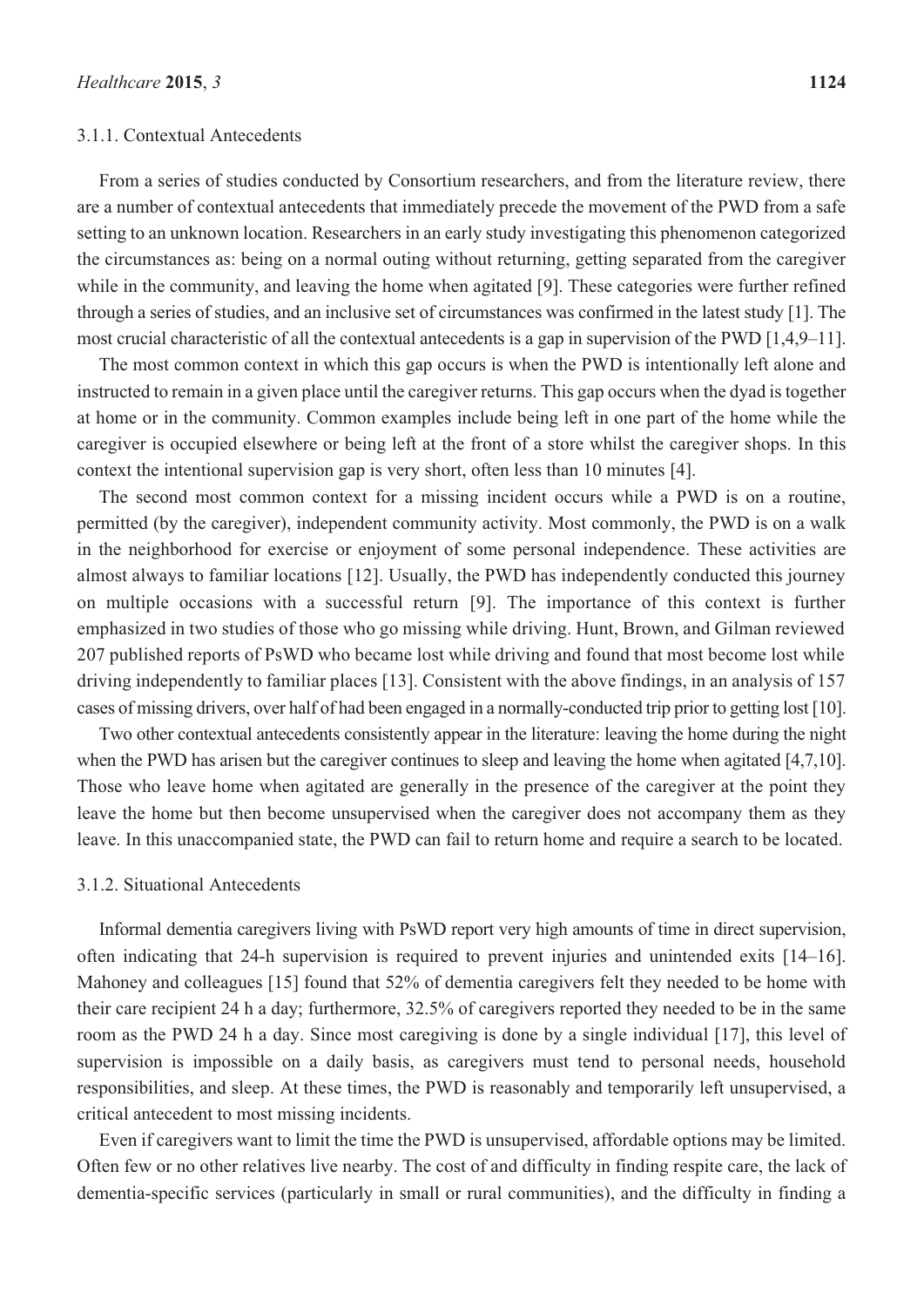reliable, affordable formal caregiver to provide in-home respite [18,19] makes it more likely the PWD is unsupervised at times, increasing the potential for a missing incident.

Missing incidents are often singular events with only a small percentage of PsWD having multiple incidents [4,6,7,20]. Furthermore, it is very difficult to predict when an event might occur. In a prospective, longitudinal study, it was discovered that most of the caregivers had not changed their routine prior to the missing episode, caregivers were in very close proximity most of the time and the PWD was involved in an everyday activity at the time of incident [4]. Additionally, in about 90% of the cases, no mental status changes were observed in the PWD prior to the missing incident.

Research on predictors of which PsWD will suffer a missing incident is limited. Reduced executive functioning and attention impairments [21], hippocampal lesions [12], and declining topographical memory [6] have all been associated with a higher risk of a missing incident. However, these are not factors generally known by caregivers, and to some extent occur in all PsWD. The lack of predictors in general, particularly observable ones, just prior to a missing incident, make prevention quite difficult.

For most caregivers, there often is not a clear definition of a missing incidents or an understanding of when their care recipient is actually at risk [22]. Seventy percent of caregivers believed that wandering and getting lost were behaviors that began in the later stages of the disease, and many differing terms were used by caregivers to describe the issue of missing incidents. This leaves caregivers in a precarious position of trying to simultaneously manage the independence and safety needs of the PWD without adequate tools for assessment or ability to predict problems [16].

#### 3.1.3. Neurocognitive Antecedents

A number of neurocognitive deficits occur as a result of the disease processes causing dementia that predispose a PWD to missing incidents and also contribute to the inability to return independently to home or to the caregiver. For instance, both declarative memory (remembering facts and events) and episodic memory (short term memory for recent events and contexts) are profoundly affected, even early in the disease. Both of these memory deficits can result in a missing incident as the PWD, who for instance has been instructed to wait in a specified location until the caregiver returns, forgets and walks away in a misguided attempt to find their caregiver [4]. Another critical deficit is anosognosia [23], or lack of insight, due to frontal lobe damage [24]. This damage is also associated with agitated and disinhibited behavior. Individuals with anosognosia are unaware of or underestimate their deficits and attempt unsafe activities such as leaving the home when agitated, walking or driving off alone when instructed to wait for the caregiver, or exiting the house into extreme weather conditions unprepared. Problems with impulsivity can also explain some of these behaviors and has been linked to propensity for missing incidents [25].

Executive function impairments are manifest as an alteration of personality, poor judgment, poor planning, difficulty with abstract reasoning, and an inability to complete complex tasks. Executive function deficits, in conjunction with attention impairments, have been associated with a greater likelihood of missing incident [21,25]. Mechanisms by which these impairments may lead to a missing incident include easy distractibility, poor wayfinding skills, and problems with complex tasks such as driving.

Disease-related changes to visuospatial and visuoperceptual processing are typically manifested as difficulty with navigation [26,27] and appear early in the disease process, particularly of Alzheimer's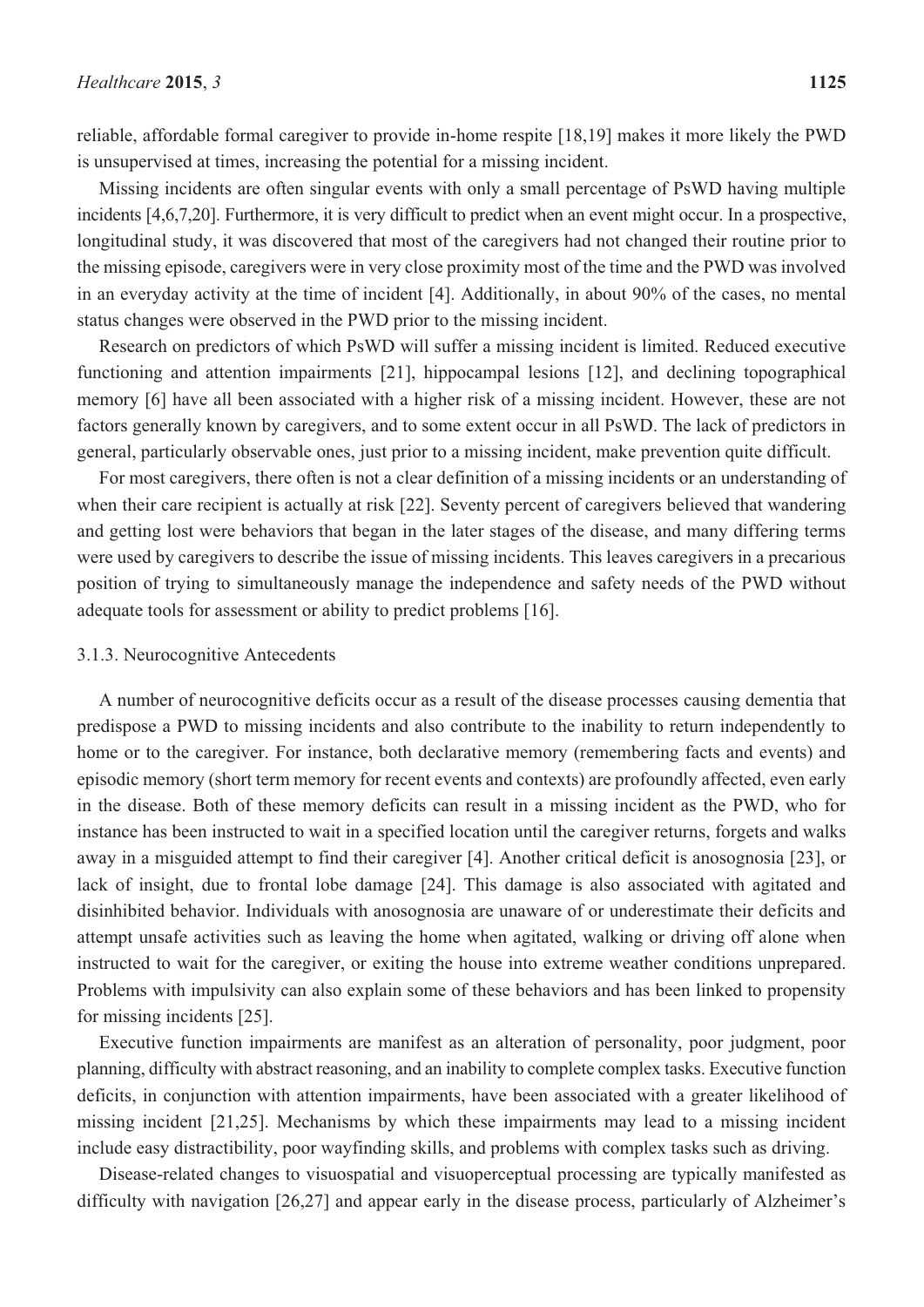disease [28]. Initially, navigation is impaired in unfamiliar locations, but later in the disease, PsWD have difficulty navigating even familiar surroundings. Visuospatial deficits include decreased ability to mentally rotate objects in which the same objects are unrecognized from different angles and PsWD prefer a frontal view [29]. Thus, if a PWD was driving a routine route but became distracted and drove past their destination, they might have a difficult time recognizing their destination when they turned around and approached the location from a different direction. Visuospatial deficits also effect topographical memory. Topographical memory involves the ability to recognize a familiar place or landmarks, orient oneself in space and recognize and follow a known route [30]. These deficits are present in even mild dementia with some worsening in moderate dementia.

PsWD may also exhibit visual agnosia (inability to recognize objects or places), even in familiar objects and places. For instance, a PWD who has lived in the same house for years can fail to recognize their surroundings and erroneously leave. Research suggests that scene recognition may become impaired earlier in the disease process, followed by face recognition, and may be a contributing factor to getting lost even early in the disease [31].

#### *3*.*2*. *Missing Incident*

In a confluence of the antecedent factors, plus currently unknown incident predictors, sometimes a PWD leaves a situation in which he or she was temporarily left alone. Often the primary caregiver was in very close proximity. What happens at this point in time is not reported in the research literature, but it is clear that some of these incidents become missing incidents in which the PWD's location is unknown to the caregiver and a search is required to locate them. Findings from studies [1,6,9] on missing individuals can be summarized as: most incidents occur on foot during daylight hours; most are found quickly by the caregiver or someone in the neighborhood, but about a quarter require a formal search that involves law enforcement .Furthermore, missing incidents while driving are likely less than 5% of all incidents. These individuals are found farther away, and most are not driving at the point they are found [10].

#### *3*.*3*. *Consequences*

#### 3.3.1. Consequences to PWD

Missing incidents can cause consequences to the PWD during the time that they are missing, as well as subsequent to a successful return. Due to the neurocognitive deficits previously described, PWD do not correctly interpret the physiologic symptoms of thirst [32], and/or may not be able to execute a successful plan to obtain fluids safely, which may lead to dehydration, and death by exposure, if missing for an extended period [33]. Other adverse consequences include: minor injuries such as skin tears, which are generally due to falls; severe injuries such as fractures or dislocations; and death usually due to exposure [5,9,20,34,35]. Other causes of death include drowning and being hit by a vehicle while walking into an active roadway. Surprisingly, in four studies of missing incidents over time, none recorded incidents that ended in death [4,6,7,36]. This provides some clue to the very low incidence of death in all missing incidents. The longest study, which had up to a five-year follow-up, had a sample size of 104 individuals with a total of 201 incidents in which a PWD left a home unattended [6]. Two one-year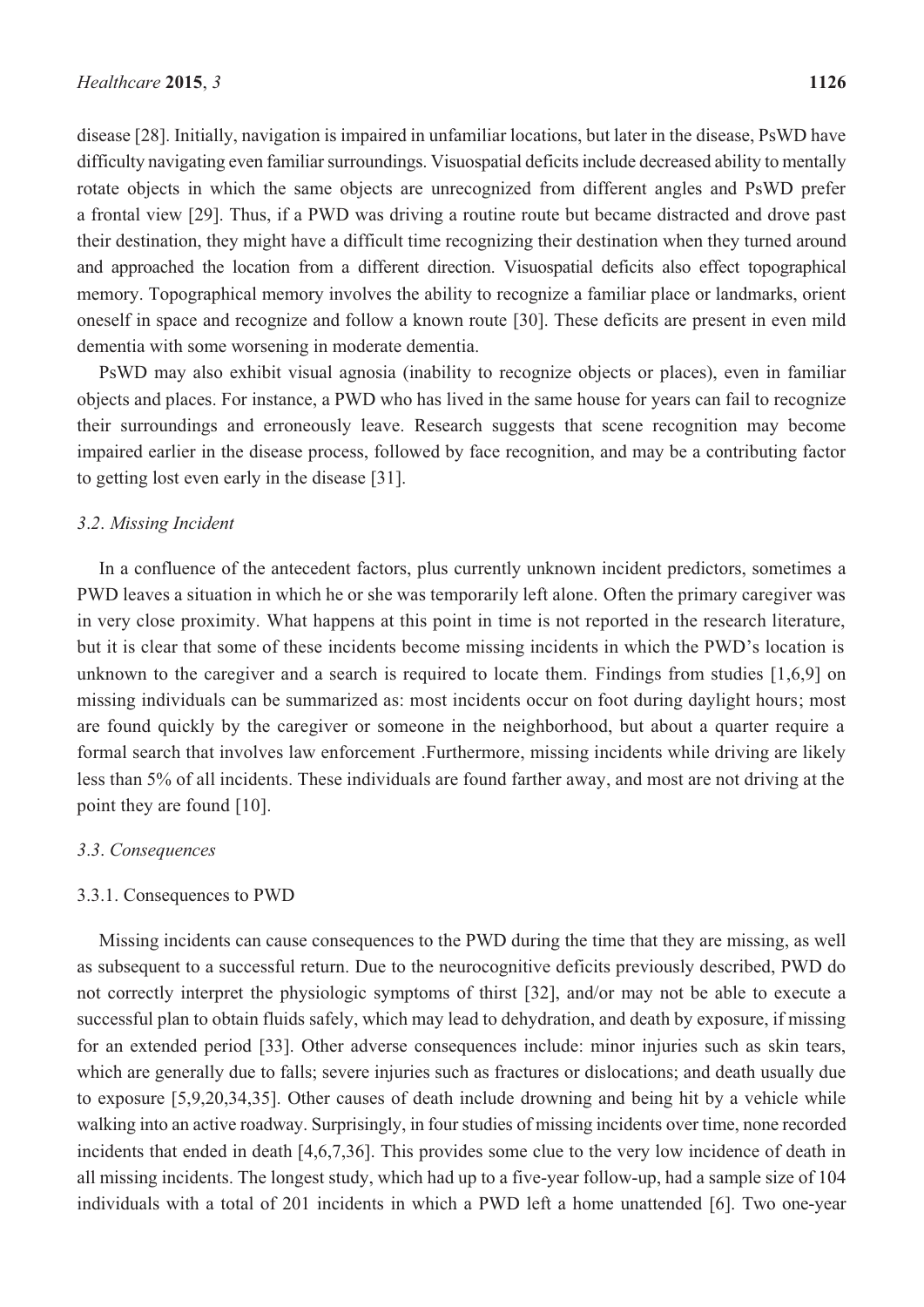longitudinal studies have also been conducted. In one study, 53 individuals were followed, with 23 unattended exits from home; in another study, 177 predominantly male veterans had 104 missing incidents [4,20]. In a Hong Kong retrospective study, there were no deaths in a sample of 251 PsWD, with 27.5% having at least one missing incident [7].

Subsequent to a successful return, negative consequences accrue, including increased risk of formal care placement and loss of independence [6]. PsWD who have a missing incident are seven times more likely than their counterparts to be placed in formal care [6]. For those PsWD who remain at home, both their independent activities and areas in which they can be unsupervised are curtailed [6,7]. While these are likely appropriate actions, they result in a reduced level of independence, and possibly reduced quality of life, for the PWD.

#### 3.3.2. Consequences to Caregiver

Caregivers for PsWD also experience consequences subsequent to a missing incident, including increased worry/psychological distress [7,37] and burden [38]. As previously mentioned, caregivers often cite the prevention strategy of increased vigilance to keep the PWD safe from unattended exits [22]. Nighttime is usually the most difficult period to sustain vigilance, and this causes the caregiver to awaken in an effort to determine the location of the PWD [39,40]. In a study of spousal caregivers of PsWD, 63% experienced sleep disruptions due to the nocturnal behavior of their care recipients [41]. Additionally, the generalized worry and burden caregivers experience contribute to the development and maintenance of sleep problems [42], with caregivers consistently reporting poorer sleep quality than non-caregivers [43]. In non-caregivers, inadequate sleep has been linked to depressive and anxiety disorders [44,45], functional decline [46], and other health problems [47,48]. Sustaining high levels of vigilance during the daytime can also take a toll on the caregiver. Between 44% and 60% of caregivers of PsWD are employed full or part-time [49], and most have work disruptions. A 2006 MetLife study of dementia caregivers in the workplace reported that about 70% arrive late, leave early, or take time off [50]. A third had to decrease the amount of hours they worked, 22% had to take a leave of absence, and 16% had to quit entirely [51]. Furthermore, caregivers for PsWD who exhibit behavior disturbances are more likely to reduce their hours at work [52].

#### **4. Conclusions**

Over a decade of research has provided the evidence used in the creation of this new conceptual model for understanding missing incidents in PsWD, a distinct behavioral symptom in dementia [1]. The intent of the provisional model is to highlight what is known, and what is as yet unknown, about the antecedents and consequences associated with these missing incidents. Ultimately, a final model can be used to help formal and informal caregivers differentiate missing incidents from wandering, and to develop effective prevention and recovery strategies.

Only by providing a detailed description of the contextual, situational and neurocognitive antecedents can caregivers focus specific strategies for prevention. While eyes-on supervision is the most important prevention strategy, it is not possible to provide this at the levels that are often needed. Unfortunately, little research could be found identifying other effective methods that caregivers use to prevent unattended exit from a safe situation, or to understand when independent trips should be limited or stopped. Strategies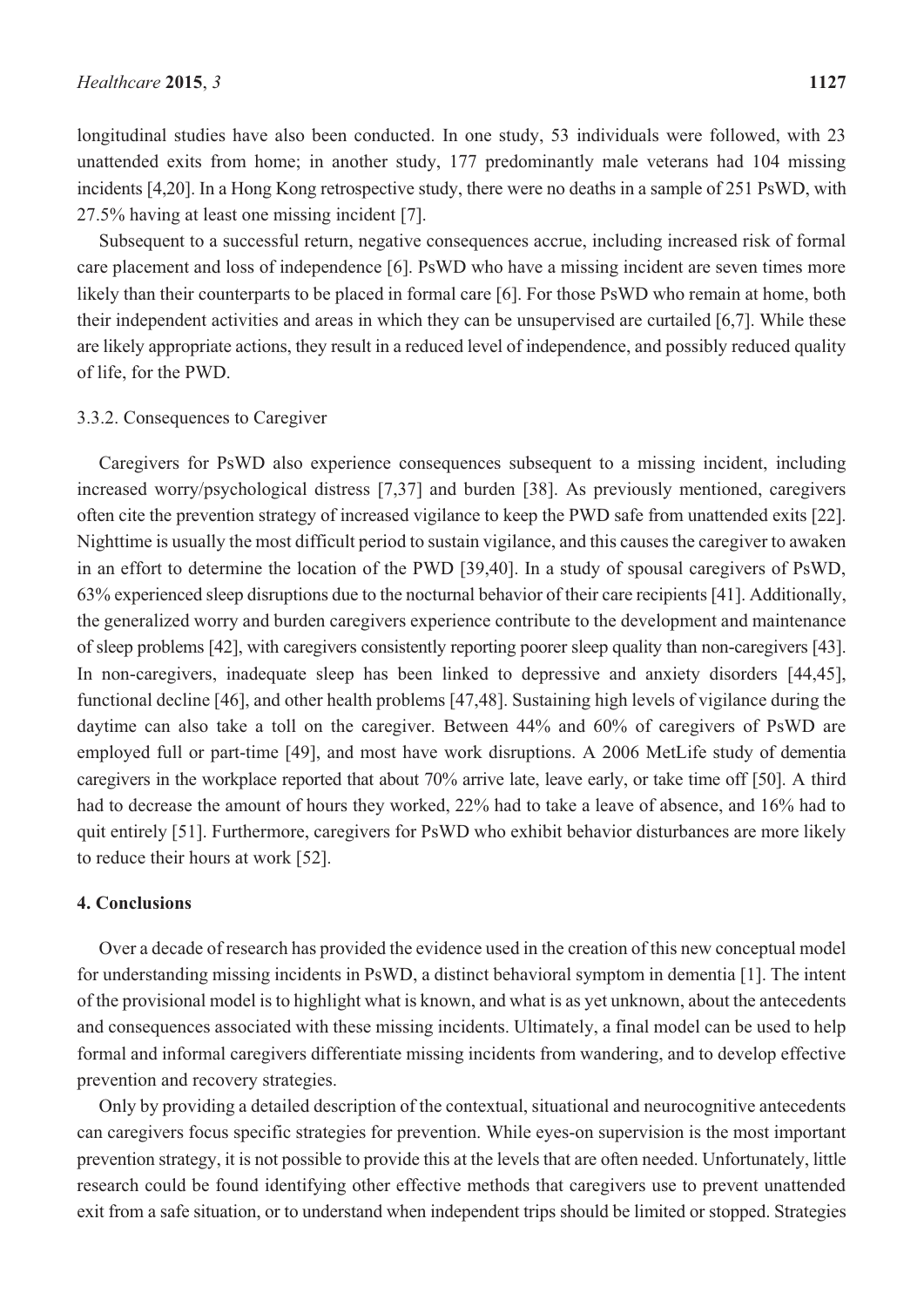can be derived from the antecedent factors that are in play prior to an incident, such as greater family involvement in surveillance or use of formal care services instead of leaving the PWD unattended. Further research is needed to understand optimal prevention strategies and how to target these at the individual and contextual levels.

Another option for prevention that is frequently mentioned is the use of technologies. When presented with technology solutions, caregivers are rapid adopters. In a demonstration project, home-based primary care staff and caregivers of Veterans with dementia conducted an assessment of needs in the areas of ongoing surveillance, provision of care, prevention of injuries, and home safety, and identified technologies that might assist [53]. Initially, 60 Veterans were enrolled, and that data was used to create an algorithm. The algorithm assisted clinicians to assess problems that were potentially amenable to an available technology and identified targeted technologies. Both in this initial group, and when the program was implemented in practice, almost all caregivers adopted new technologies. In support of the high needs of caregivers around surveillance to prevent missing incidents, the primary products chosen were those that assisted caregivers in continuous surveillance of the care recipient including bed occupancy sensors, motion detectors and cameras with remote monitoring.

#### **Keep your relative safe:**

- $\bullet$  *Continually evaluate* ability to be independent at home or in the community as this will diminish over time.
- $\bullet$ **Discourage** any driving but especially when the following signs are present: lost while driving, unexplained damage to car, not returning home on time.
- $\bullet$ Ensure that relative has a *form of ID* as well as *your contact info* at all times.

#### **If your relative is missing:**

- - Take 10–20 min to thoroughly check the place last seen (enlist any immediate help in the area: relatives, neighbors, business employees).
- $\bullet$ If not found *quickly***, call 911** and keep searching.
- $\bullet$ Look in secluded areas such as closets, behind/under things, cars, sheds.
- $\bullet$ Have neighbors search their yards, cars, garage, other structures, *etc*.

#### **Figure 2.** Missing incident plan magnet.

Another option, particularly when the PWD travels in the community alone, is tracking technology in which global positioning systems (GPS) and cellular phone signals are used in varying combinations to provide information on a tag's whereabouts. Tag and the wearer's location are usually referenced on a webpage-based map at the product's website. Unfortunately, little research has been done to understand the best uses and keys to adoption of this technology [54].

The ultimate goal of this line of work is to gain a better understanding of the antecedents and other important factors that would better predict that a PWD is a greater or lesser risk of a missing incident. Enabling more independence can improve the quality of life for a PWD, but this can only be done when it is generally safe to do so. Future research is needed to test the accuracy and completeness of each concept, and the interconnections between the concepts. This work can be used to guide response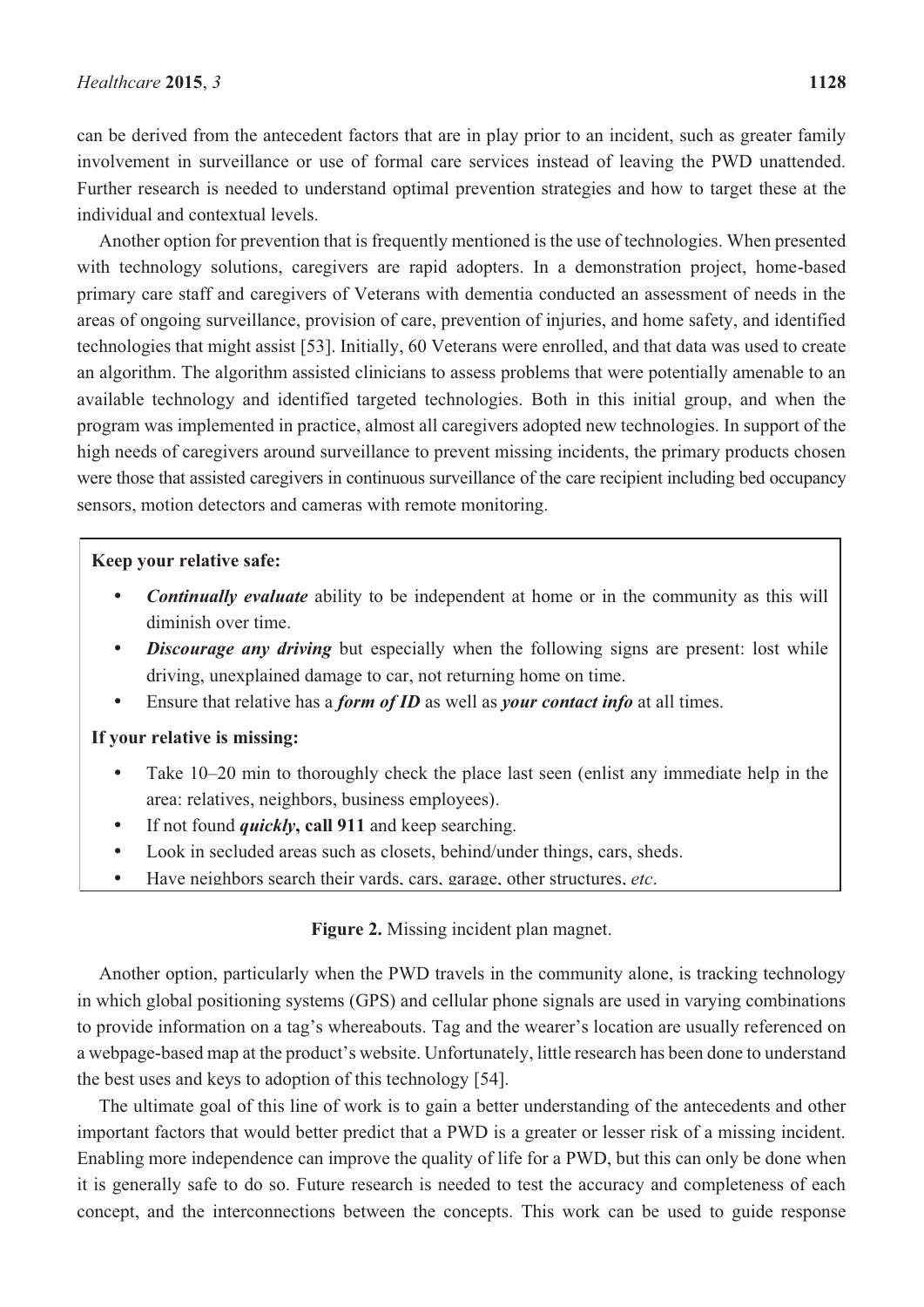strategies and policies, and training on those, for law enforcement agents [55] and caregivers of PsWD. In one example of how our current work is being used, our Consortium has assembled a list of preventative strategies and responses that we distribute to caregivers on a magnet (see Figure 2). Confirmation of the antecedents and interactions among the types of antecedents could assist caregivers in understanding the best response after a missing incident has occurred. Caregivers make few concrete changes after an incident, and further research spurred by this model may better inform healthcare providers to assist caregivers after an incident [7,11].

### **Acknowledgements**

We acknowledge the International Consortium of Wandering and Missing Incidents, VISN 8 Patient Safety Center of Inquiry, for their ongoing work on wandering and missing incidents and the development of these concepts and support for this paper.

This research was supported by the Department of Veterans Affairs, Veterans Health Administration, VISN 8 Patient Safety Center of Inquiry. The views expressed in this article are those of the authors and do not necessarily represent the views of the Department of Veterans Affairs.

## **Author Contributions**

All authors participated in the development of the conceptual model and authoring sections of the manuscript.

# **Conflicts of Interest**

There are no conflicts of interest.

# **References**

- 1. Rowe, M.A.; Vandeveer, S.S.; Greenblum, C.A.; List, C.N.; Fernandez, R.M.; Mixson, N.E.; Ahn, H.C. Persons with dementia missing in the community: Is it wandering or something unique? *BMC Geriatr*. **2011**, doi:10.1186/1471-2318-11-28.
- 2. Algase, D.L.; Moore, D.H.; Vandeweerd, C.; Gavin-Dreschnack, D.J. Mapping the maze of terms and definitions in dementia-related wandering. *Aging Ment*. *Health* **2007**, *11*, 686–698.
- 3. Alzheimer's Association. 2011 Alzheimer's disease facts and figures. *Alzheimers Dement*. **2011**, *7*, 208–244.
- 4. Bowen, M.E.; McKenzie, B.; Steis, M.; Rowe, M. Prevalence of and antecedents to dementia-related missing incidents in the community. *Dement*. *Geriatr*. *Cogn*. *Disord*. **2011**, *31*, 406–412.
- 5. Rowe, M.A.; Bennett, V. A look at deaths occurring in persons with dementia lost in the community. *Am*. *J*. *Alzheimers Dis*. *Other Demen*. **2003**, *18*, 343–348.
- 6. McShane, R.; Gedling, K.; Keene, J.; Fairburn, C.; Jacoby, R.; Hope, T. Getting lost in dementia: A longitudinal study of a behavioral symptom. *Int*. *Psychogeriatr*. **1998**, *10*, 253–260.
- 7. Kwok, T.C.; Yuen, K.S.; Ho, F.K.; Chan, W.M. Getting lost in the community: A phone survey on the community-dwelling demented people in Hong Kong. *Int*. *J*. *Geriatr*. *Psychiatry* **2010**, *25*, 427–432.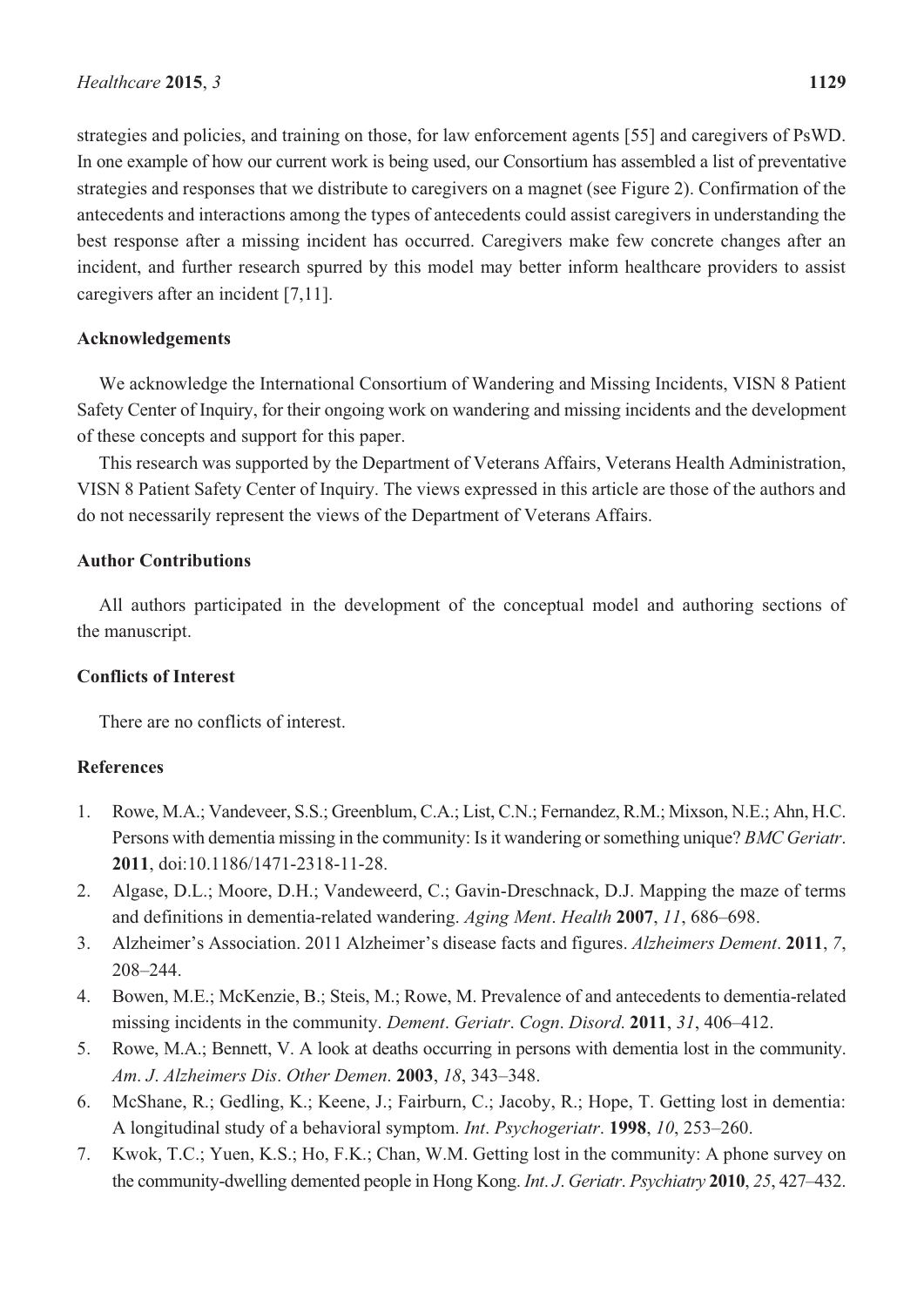- 8. Gallagher, D.; ni Mhaolain, A.; Crosby, L.; Ryan, D.; Lacey, L.; Coen, R.F.; Walsh, C.; Coakley, D.; Walsh, J.B.; Cunningham, C.; *et al*. Determinants of the desire to institutionalize in Alzheimer's caregivers. *Am*. *J*. *Alzheimers Dis*. *Other Demen*. **2011**, *26*, 205–211.
- 9. Rowe, M.A.; Glover, J.C. Antecedents, descriptions and consequences of wandering in cognitively-impaired adults and the Safe Return (SR) program. *Am*. *J*. *Alzheimers Dis*. *Other Demen*. **2001**, *16*, 344–352.
- 10. Rowe, M.A.; Greenblum, C.A.; Boltz, M.; Galvin, J.E. Missing drivers with dementia: Antecedents and recovery. *J*. *Am*. *Geriatr*. *Soc*. **2012**, *60*, 2063–2069.
- 11. Chung, J.C.; Lai, C.K. Elopement among community-dwelling older adults with dementia. *Int*. *Psychogeriatr*. **2011**, *23*, 65–72.
- 12. Tu, M.; Pai, M.C. Getting lost for the first time in patients with Alzheimer's disease. *Int*. *Psychogeriatr*. **2006**, *18*, 565–570.
- 13. Hunt, L.A.; Brown, A.E.; Gilman, I.P. Drivers with dementia and outcomes of becoming lost while driving. *Am*. *J*. *Occup*. *Ther*. **2010**, *64*, 225–232.
- 14. Walker, A.E.; Livingston, G.; Cooper, C.A.; Katona, C.L.; Kitchen, G.L. Caregivers' experience of risk in dementia: The LASER-AD study. *Aging Ment*. *Health* **2006**, *10*, 532–538.
- 15. Mahoney, D.F. Vigilance. Evolution and definition for caregivers of family members with Alzheimer's disease. *J*. *Gerontol*. *Nurs*. **2003**, *29*, 24–30.
- 16. Lach, H.W.; Chang, Y.P. Caregiver perspectives on safety in home dementia care. *West J*. *Nurs*. *Res*. **2007**, *29*, 993–1014.
- 17. Alzheimer's Association. 2013 Alzheimer's disease facts and figures. *Alzheimers Dement*. **2013**, *9*, 208–245.
- 18. Black, S.E.; Gauthier, S.; Dalziel, W.; Keren, R.; Correia, J.; Hew, H.; Binder, C. Canadian Alzheimer's disease caregiver survey: Baby-boomer caregivers and burden of care. *Int*. *J*. *Geriatr*. *Psychiatry* **2010**, *25*, 807–813.
- 19. Fingerman, K.L.; Pillemer, K.A.; Silverstein, M.; Suitor, J.J. The baby boomers' intergenerational relationships. *Gerontologist* **2012**, *52*, 199–209.
- 20. Rowe, M.A.; Ahn, H.; Benito, A.P.; Stone, H.; Wilson, A.; Kairalla, J. Injuries and unattended home exits in persons with dementia: A 12-month prospective study. *Am*. *J*. *Alzheimers Dis*. *Other Demen*. **2010**, *25*, 27–31.
- 21. Chiu, Y.C.; Algase, D.; Liang, J.; Liu, H.C.; Lin, K.N. Conceptualization and measurement of getting lost behavior in persons with early dementia. *Int*. *J*. *Geriatr*. *Psychiatry* **2005**, *20*, 760–768.
- 22. Houston, A.M.; Brown, L.M.; Rowe, M.A.; Barnett, S.D. The informal caregivers' perception of wandering. *Am*. *J*. *Alzheimers Dis*. *Other Demen*. **2011**, *26*, 616–622.
- 23. Leicht, H.; Berwig, M.; Gertz, H.J. Anosognosia in Alzheimer's disease: The role of impairment levels in assessment of insight across domains. *J*. *Int*. *Neuropsychol*. *Soc*. **2010**, *16*, 463–473.
- 24. Harwood, D.G.; Sultzer, D.L.; Wheatley, M.V. Impaired insight in Alzheimer disease: Association with cognitive deficits, psychiatric symptoms, and behavioral disturbances. *Neuropsychiatry Neuropsychol*. *Behav*. *Neurol*. **2000**, *13*, 83–88.
- 25. Chiu, Y.C.; Algase, D.; Whall, A.; Liang, J.; Liu, H.C.; Lin, K.N.; Wang, P.N. Getting lost: Directed attention and executive functions in early Alzheimer's disease patients. *Dement*. *Geriatr*. *Cogn*. *Disord*. **2004**, *17*, 174–180.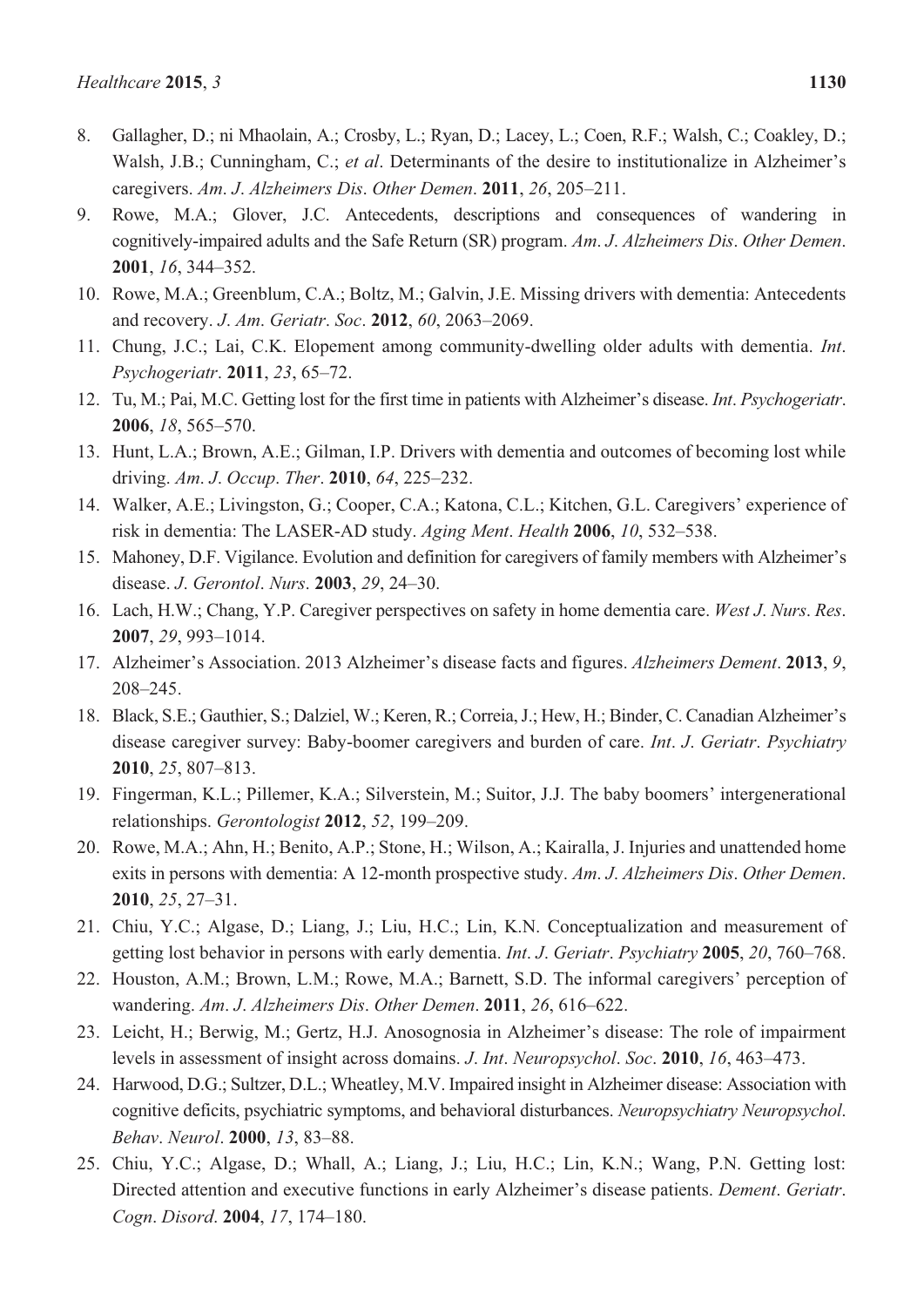- 26. Alegret, M.; Boada-Rovira, M.; Vinyes-Junque, G.; Valero, S.; Espinosa, A.; Hernandez, I.; Modinos, G.; Rosende-Roca, M.; Mauleon, A.; Becker, J.T.; *et al*. Detection of visuoperceptual deficits in preclinical and mild Alzheimer's disease. *J*. *Clin*. *Exp*. *Neuropsychol*. **2009**, *31*, 860–867.
- 27. Guerin, F.; Belleville, S.; Ska, B. Characterization of visuoconstructional disabilities in patients with probable dementia of Alzheimer's type. *J*. *Clin*. *Exp*. *Neuropsychol*. **2002**, *24*, 1–17.
- 28. Iachini, I.; Iavarone, A.; Senese, V.P.; Ruotolo, F.; Ruggiero, G. Visuospatial memory in healthy elderly, AD and MCI: A review. *Curr*. *Aging Sci*. **2009**, *2*, 43–59.
- 29. Adduri, C.A.; Marotta, J.J. Mental rotation of faces in healthy aging and Alzheimer's disease. *PLoS ONE* **2009**, *4*, e6120.
- 30. Guariglia, C.C.; Nitrini, R. Topographical disorientation in Alzheimer's disease. *Arq*. *Neuropsiquiatr*. **2009**, *67*, 967–972.
- 31. Cheng, P.J.; Pai, M.C. Dissociation between recognition of familiar scenes and of faces in patients with very mild Alzheimer disease: An event-related potential study. *Clin*. *Neurophysiol*. **2010**, *121*, 1519–1525.
- 32. Albert, S.G.; Nakra, B.R.; Grossberg, G.T.; Caminal, E.R. Drinking behavior and vasopressin responses to hyperosmolality in Alzheimer's disease. *Int*. *Psychogeriatr*. **1994**, *6*, 79–86.
- 33. Koester, R.J.; Stooksbury, D.E. Behavioral profile of possible Alzheimer's disease patients in Virginia search and rescue incidents. *Wilderness Environ*. *Med*. **1995**, *6*, 34–43.
- 34. Rowe, M.A.; Fehrenbach, N. Injuries sustained by community-dwelling individuals with dementia. *Clin*. *Nurs*. *Res*. **2004**, *13*, 98–110.
- 35. Rowe, M.A.; Feinglass, N.G.; Wiss, M.E. Persons with dementia who become lost in the community: A case study, current research, and recommendations. *Mayo Clin*. *Proc*. **2004**, *79*, 1417–1422.
- 36. Hope, T.; Keene, J.; McShane, R.H.; Fairburn, C.G.; Gedling, K.; Jacoby, R. Wandering in dementia: A longitudinal study. *Int*. *Psychogeriatr*. **2001**, *13*, 137–147.
- 37. Di Mattei, V.E.; Prunas, A.; Novella, L.; Marcone, A.; Cappa, S.F.; Sarno, L. The burden of distress in caregivers of elderly demented patients and its relationship with coping strategies. *Neurol*. *Sci*. **2008**, *29*, 383–389.
- 38. Lim, Y.M.; Son, G.R.; Song, J.A.; Beattie, E. Factors affecting burden of family caregivers of community-dwelling ambulatory elders with dementia in Korea. *Arch Psychiatr*. *Nurs*. **2008**, *22*, 226–234.
- 39. McCurry, S.M.; Logsdon, R.G.; Teri, L.; Gibbons, L.E.; Kukull, W.A.; Bowen, J.D.; McCormick, W.C.; Larson, E.B. Characteristics of sleep disturbance in community-dwelling Alzheimer's disease patients. *J*. *Geriatr*. *Psychiatry Neurol*. **1999**, *12*, 53–59.
- 40. Spring, H.J.; Rowe, M.A.; Kelly, A. Improving caregivers' well-being by using technology to manage nighttime activity in persons with dementia. *Res*. *Gerontol*. *Nurs*. **2009**, *2*, 39–48.
- 41. Creese, J.; Bedard, M.; Brazil, K.; Chambers, L. Sleep disturbances in spousal caregivers of individuals with Alzheimer's disease. *Int*. *Psychogeriatr*. **2008**, *20*, 149–161.
- 42. McCurry, S.M.; Logsdon, R.G.; Teri, L.; Vitiello, M.V. Sleep disturbances in caregivers of persons with dementia: Contributing factors and treatment implications. *Sleep Med*. *Rev*. **2007**, *11*, 143–153.
- 43. Rowe, M.A.; McCrae, C.S.; Campbell, J.M.; Benito, A.P.; Cheng, J. Sleep pattern differences between older adult dementia caregivers and older adult noncaregivers using objective and subjective measures. *J*. *Clin*. *Sleep Med*. **2008**, *4*, 362–369.